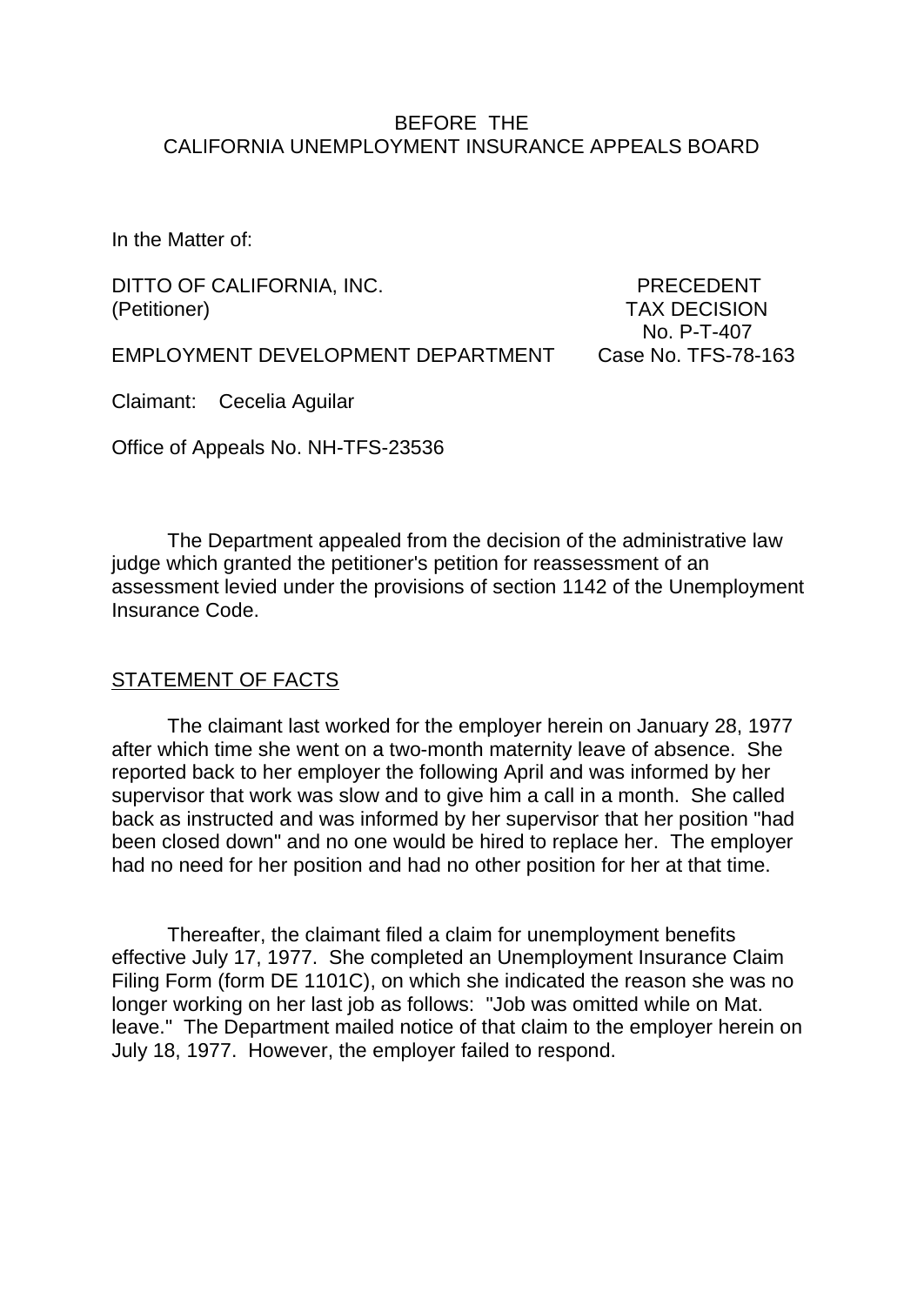### P-T-407

Effective January 22, 1978 the claimant filed a primary claim for federal extended benefits. She checked the box on the form DE 1101C to indicate she had been laid off for lack of work with the instant employer. On January 24, 1978 the Department mailed a notice of the claimant's federal extended claim (DE 1101C) to the employer. The employer's response dated January 25, 1978 contained the following statement in answer to the question in Item A, "If this person quit or was fired, explain in detail. . . .": "DID NOT RETURN FROM LEAVE OF ABSENCE."

The employer's response at that time raised a question as to whether the claimant had voluntarily left her job and misinformed the Department as to the reason she was no longer working. The Department contacted the claimant's supervisor by telephone and was then informed that the claimant had been laid off due to a lack of work as there was no work for her when she returned from her leave of absence.

On February 9, 1978 the Department mailed a notice of potential charge to the employer's reserve account due to the misinformation given by the employer in its response to the notice of the claimant's federal extended claim mailed to it on January 24, 1978. The notice of potential charge to the employer's reserve account stated in part:

"The Department must make a determination on the application of Code Section 1030.5 . . . as it appears that the information you gave us in your original request for ruling and/or determination was erroneous or incomplete.

"Within 10 days of the mailing of this notice, you have an opportunity to submit an explanation that shows why the information in your protest should not be considered a wilful false statement or wilful failure to report a material fact."

The employer did not respond to the Department's request for an explanation of the information given by the employer in its original protest. On March 2, 1978 a notice of determination on employer false statement was mailed to the Department's central office by the local field office. Thereafter that notice was mailed to the employer which provided that under the provisions of section 1142 of the Unemployment Insurance Code it had been assessed a cash penalty of ten times the claimant's weekly benefit amount of \$62 in the total amount of \$620.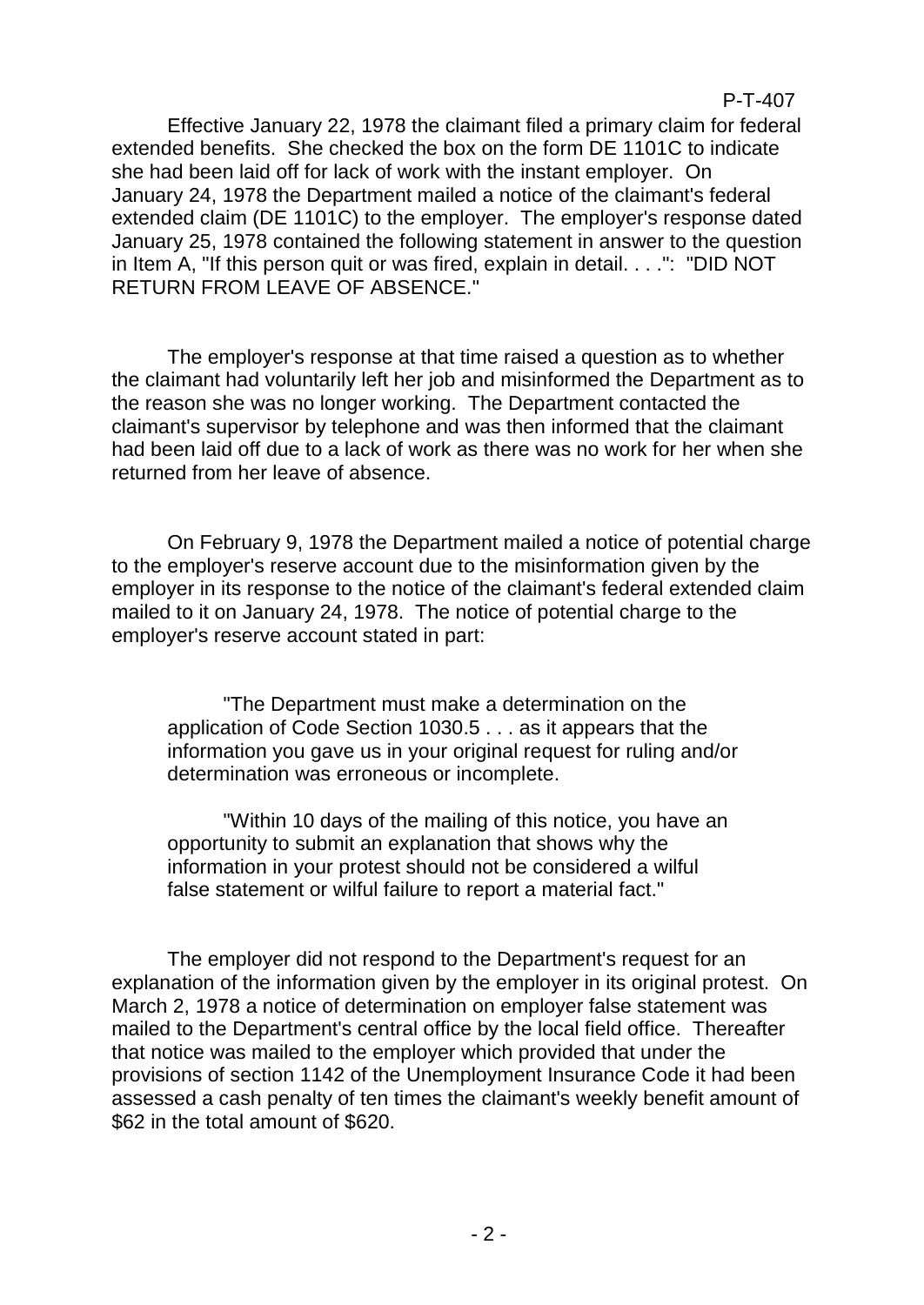By letter dated July 26, 1978 the employer filed its petition for reassessment to an administrative law judge which stated the employer's department manager had unintentionally and incorrectly filled out the employer's response to the notice of the federal extended claim. Further, the employer stated that in response to a phone call from the Department representative its department manager had confirmed their response was incorrect and did not know further action was required. The employer contended its personnel supervisor had not been informed of the notice of potential charge and that the notice had simply been filed. The employer further stated the information it had given was not incorrect,but incomplete.

# REASONS FOR DECISION

Former code section 1030.5 was repealed and section 1142 was added to the Unemployment Insurance Code by Chapter 511, Statutes of 1977, filed September 3, 1977 and which became operative January 1, 1978. Section 1142 of the Unemployment Insurance Code now provides:

"If the director finds that any employer or any employee, officer, or agent of any employer, in submitting facts concerning the termination of a claimant's employment pursuant to Section 1030, 1327, 3654, 3701, 4654, or 4701, willfully makes a false statement or representation or willfully fails to report a material fact concerning such termination, the director shall assess a penalty against the employer in an amount not less than 2 nor more than 10 times the weekly benefit amount of such claimant. The provisions of this article, the provisions of Article 9 (commencing with Section 1176) of this chapter with respect to refunds, and the provisions of Chapter 7 (commencing with Section 1701) of this part with respect to collections shall apply to the assessments provided by this section. Penalties collected under this section shall be deposited in the contingent fund."

Section 1133 of the code provides for a petition for reassessment of an assessment levied under code section 1142, as follows: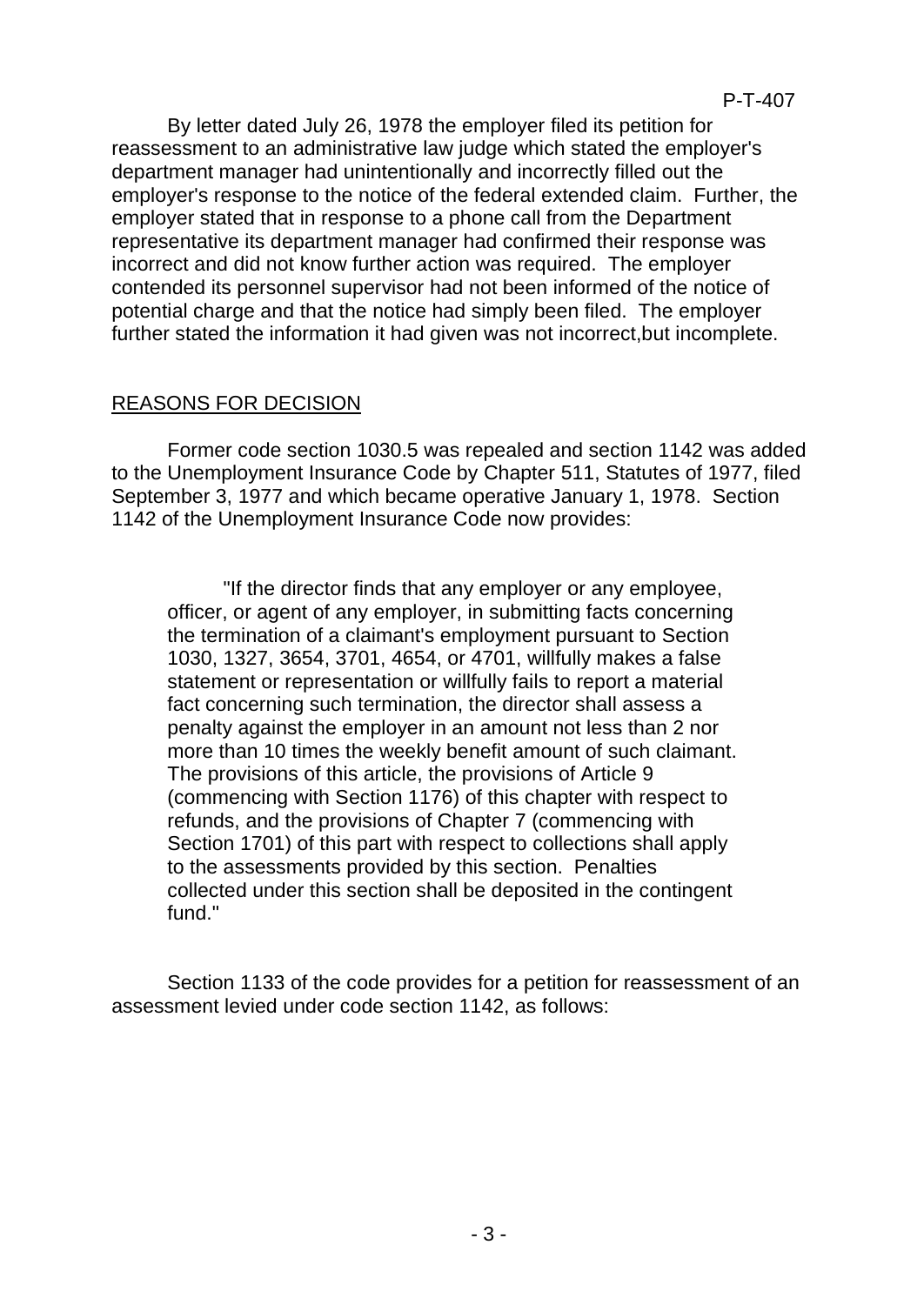"Any employing unit against whom an assessment is made under Section 1126, 1127, or 1142, or any person directly interested in such assessment, may file with a referee a petition for reassessment within 30 days after service of notice of the assessment. An additional 30 days for the filing of a petition may for good cause be granted by the referee. If a petition for reassessment is not filed within the 30-day period, or within the additional period granted by the referee, the assessment becomes final at the expiration of the period."

Prior to the repeal of former code section 1030.5, an employer was subject to a penalty if it wilfully made a false statement or representation or wilfully failed to report a material fact concerning the termination of a claimant's employment provided such facts were submitted pursuant to section 1030 or 3701 of the code. However, even if the facts submitted were patently false and wilfully made, the employer was not subject to a penalty if the facts were not submitted pursuant to section 1030 or 3701 of the code (Appeals Board Decision No. P-R-342).

In Appeals Board Decision No. P-R-342, relied on by the administrative law judge in the instant case, the Board stated that the phrase in code section 1030.5 ". . . in submitting facts pursuant to Section 1030 or 3701 . . .", punctuated as it was, was restrictive in that it limited the assessment of charges under section 1030.5 of the code to the situation wherein the employer has performed the acts which cause it to become entitled to a ruling under section 1030 or 3701 of the code. In that case, the employer had submitted an untimely response to a notice of a new claim filed and was therefore not entitled to a ruling. The Board held that since the employer's response was untimely the information was not submitted pursuant to section 1030 of the code.

The penalty which could be assessed under former code section 1030.5 was a charge against the employer's reserve account of not less than two nor more than ten times the claimant's weekly benefit amount. The enactment of code section 1142 changed the penalty for employers who wilfully make a false statement or representation, or wilfully fail to report a material fact concerning the termination of the employment of a claimant, from a charge against the employer's reserve account to a cash assessment. Further, the restrictive language in former code section 1030.5 was modified to include facts submitted by an employer pursuant to sections 1327, 3654, 4654, or 4701 in addition to sections 1030 and 3701.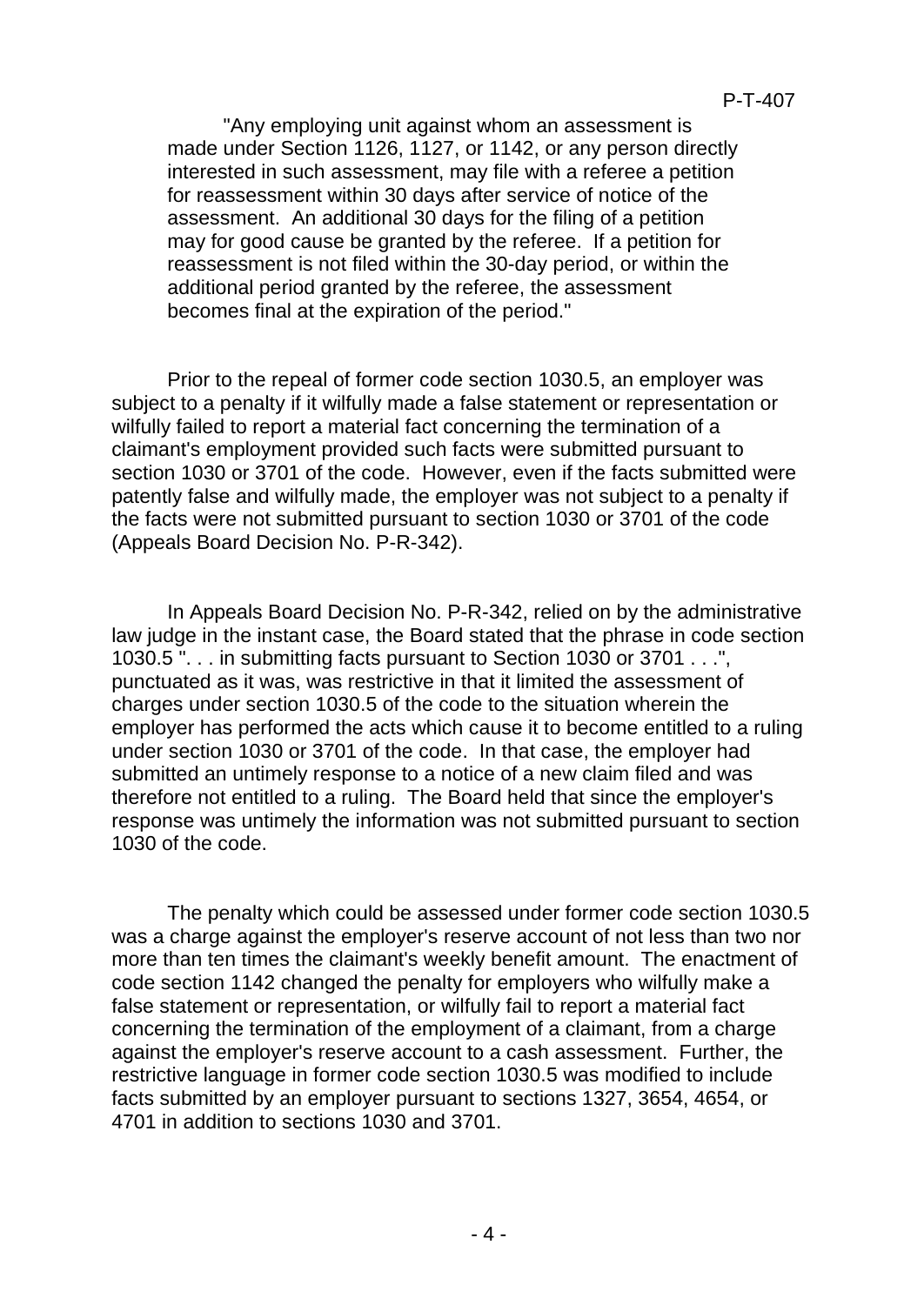Under former code section 1030.5 the employer was penalized on the theory that charging an employer's reserve account will result in a higher experience rate and therefore higher unemployment insurance taxes. However, that had no effect on reimbursable employers who do not have reserve accounts and who are required to reimburse the Unemployment Insurance Fund for benefits paid to former employees or to employers with a negative balance in their reserve account, as they are already paying at the maximum tax rate.

In Appeals Board Decision No. P-R-342, the Board held that the language of former code section 1030.5 limited the assessment of charges to situations where the employer has performed the acts which cause it to become entitled to a ruling under section 1030 or 3701 of the code. The Board said:

"It appears anomalous that an employer, who has made a willful false statement, may avoid charges to its account under section 1030.5 of the code simply by failing to comply with section 1327 of the code. However, employers may be deterred from taking advantage of this deficiency in the legislation by the provisions of Chapter 10, Part I, of the Unemployment Insurance Code, which make certain violations of the code misdemeanors. If this is an insufficient deterrent, as [sic] is a matter for legislative attention and is beyond our authority to remedy."

It is clear that the legislature intended to remedy the deficiency by the enactment of section 1142 of the Unemployment Insurance Code. Sections 1327, 3654 and 4654 of the code provide that the employing unit by which the claimant was last employed shall submit facts then known which may affect the claimant's eligibility for benefits within ten days after being notified of the filing of a new or additional claim for unemployment benefits, extended duration benefits or Federal-State extended benefits. Employers who submit such facts pursuant to sections 1327, 3654 or 4654 within the time limit specified are entitled to a determination and the reasons therefor and may appeal to an administrative law judge (sections 1328, 3655 and 4655, Unemployment Insurance Code). Both employers who maintain reserve accounts and those that do not are entitled to such a determination and have the right to appeal to an administrative law judge.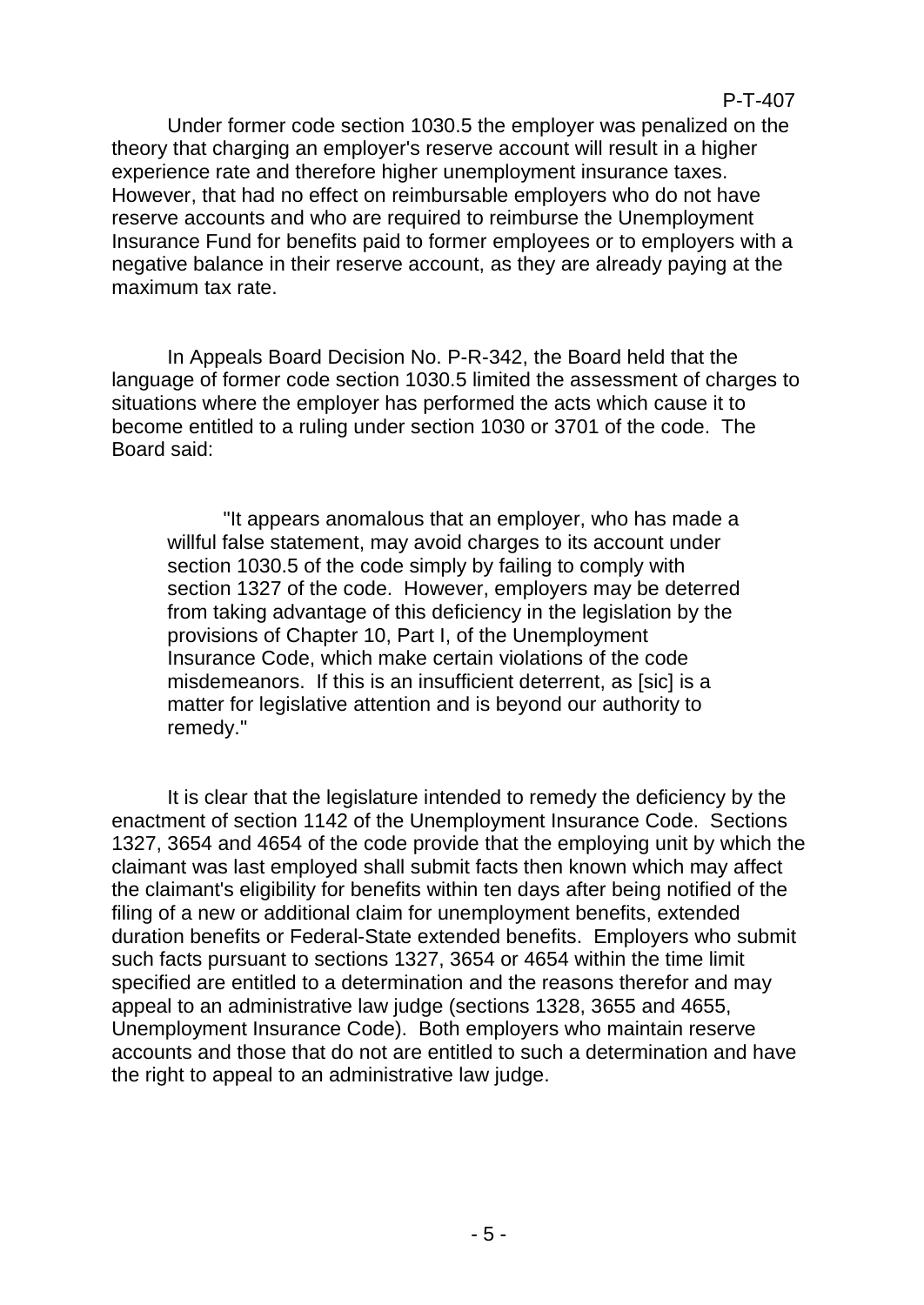As pointed out above, prior to the enactment of section 1142 of the Unemployment Insurance Code, employers were penalized under former code section 1030.5 only if they submitted information pursuant to code sections 1030 or 3701 which entitled such employers to a ruling. There was no provision that subjected an employer to any penalty merely because the employing unit submitted facts pursuant to code section 1327, 3654, or 4654. Since the applicable penalty consisted of a charge to an employer's reserve account, there was no penalty that applied to employers who did not maintain a reserve account.

With the enactment of code section 1142, all employers now come within the purview of that section who submit facts pursuant to section 1327, 3654, or 4654 and who are entitled to a determination, whether or not they would also be entitled to a ruling under code section 1030, 3701, or 4701. The penalty for wilfully making a false statement or representation or wilfully failing to report a material fact was of necessity changed to a cash assessment instead of a charge against the employer's reserve account in order that the penalty would apply equally to all such employers. Therefore, the assessment of a cash penalty under section 1142 of the code is not limited to only those situations wherein the employer is entitled to a ruling under section 1030 or 3701 of the code.

Under these circumstances, the rationale of Appeals Board Decision No. P-R-342 is no longer applicable to assessments levied under the provisions of section 1142 of the code. P-R-342 is inconsistent with our decision herein, and it is overruled.

Section 3551 of the Unemployment Insurance Code provides for the payment of extended duration benefits to eligible individuals who qualify as an "exhaustee" under section 3503(c) of the code.

Section 3654 of the Unemployment Insurance Code provides:

"The Department of Employment Development shall give a notice of the filing of a primary claim or an additional claim to the employing unit by which the exhaustee was last employed immediately preceding the filing of such claim. The employing unit so notified shall submit within 10 days after the mailing of such notice any facts then known which may affect the exhaustee's eligibility for extended duration benefits.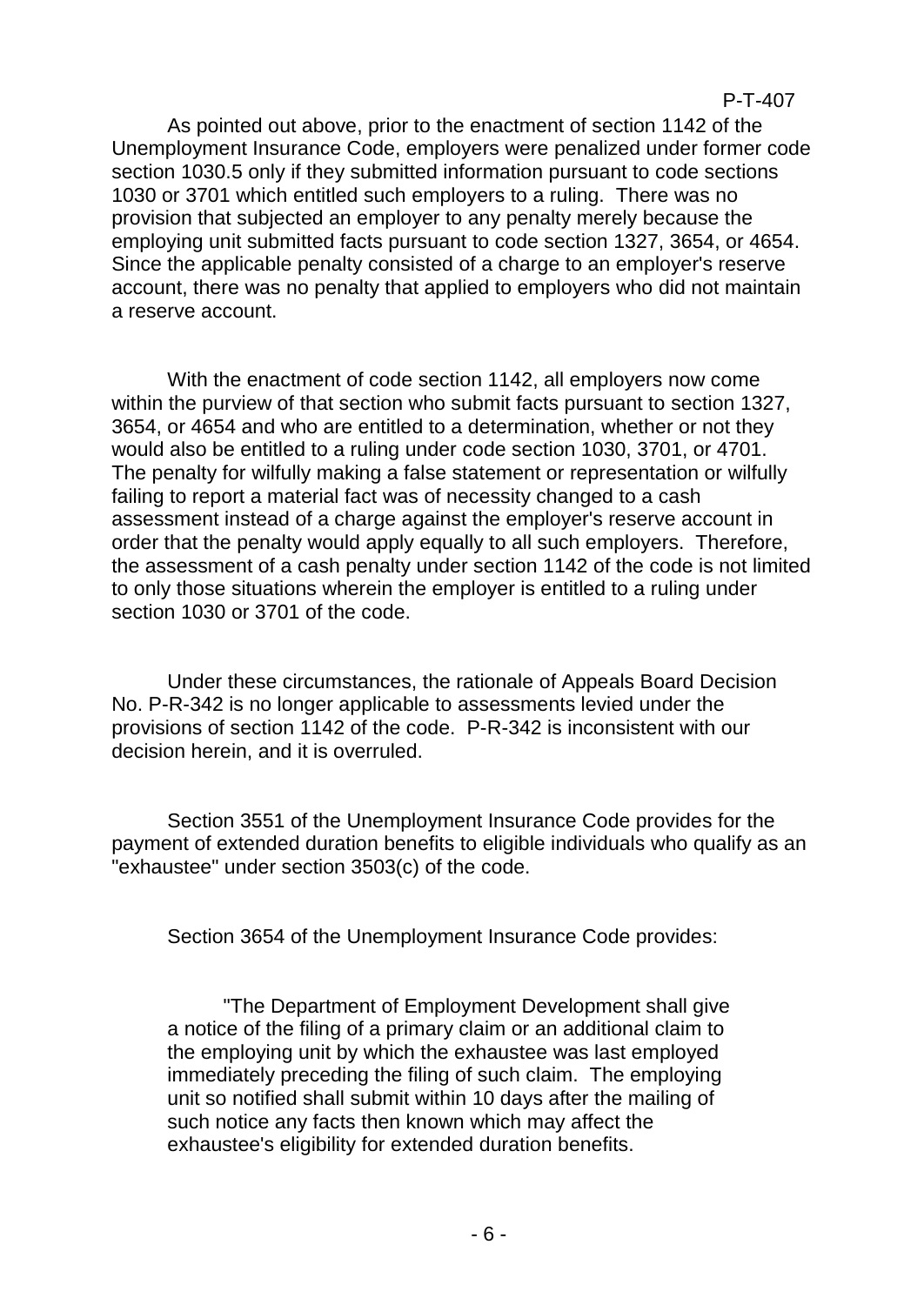The 10-day period may be extended for good cause. If after such 10-day period the employing unit acquires knowledge of facts which may affect the eligibility of the exhaustee and such facts could not reasonably have been known within the period, the employing unit shall within 10 days of acquiring such knowledge submit such facts to the Department of Employment Development."

Section 3655 of the Unemployment Insurance Code provides:

"The Employment Development Department shall consider the facts submitted by an employer pursuant to Section 3654 and make a determination as to the exhaustee's eligibility for extended duration benefits. The Employment Development Department shall promptly notify the exhaustee and any employer who prior to the determination has submitted any facts pursuant to Section 3654 of the determination and the reasons therefor. The exhaustee and any such employer may appeal therefrom to a referee within 20 days from mailing or personal service of notice of the determination. The 20-day period may be extended for good cause. The Director of Employment Development shall be an interested party to any appeal.

" 'Good cause,' as used in this section, shall include, but not be limited to, mistake, inadvertence, surprise, or excusable neglect."

Section 3701 of the Unemployment Insurance Code provides in part:

"(a) Any employer who is entitled under Section 3654 to notice of the filing of a primary claim or additional claim and who, within 10 days after mailing of such notice, submits to the Employment Development Department any facts within its possession disclosing whether the exhaustee left the most recent employment with such employer voluntarily and without good cause or was discharged from such employment for misconduct connected with his or her work, or whether the claimant was a student employed on a temporary basis and whose employment began within, and ended with his or her leaving to return to school at the close of, his or her vacation period, shall be entitled to a ruling as prescribed by this section.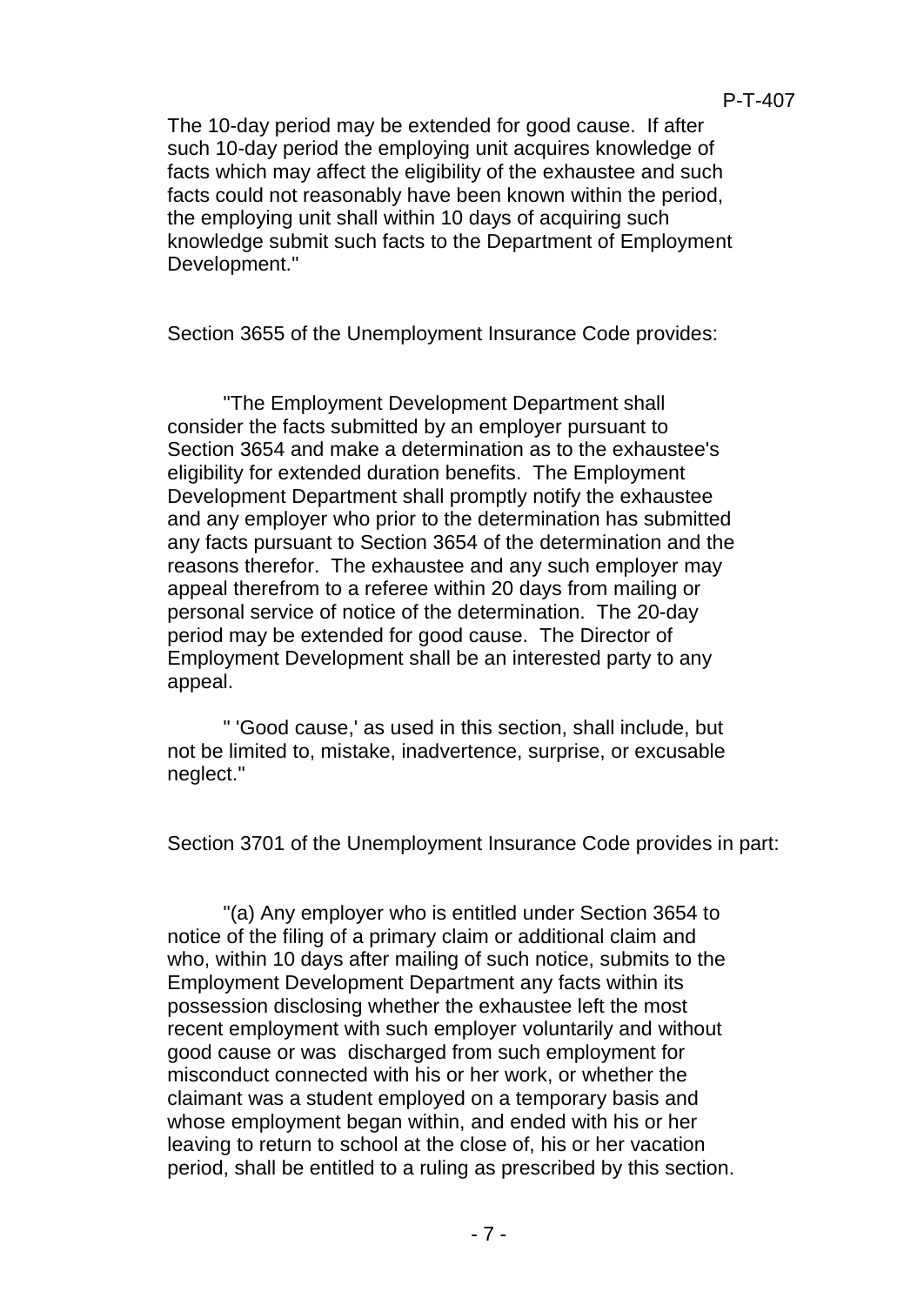The period during which the employer may submit such facts may be extended by the Director of Employment Development for good cause.

"(b) The Employment Development Department shall consider such facts together with any information in its possession and promptly notify the employer of its ruling as to the cause of the termination of the exhaustee's most recent employment. The employer may appeal from a ruling or reconsidered ruling to a referee within 20 days after mailing or personal service of notice of the ruling or reconsidered ruling. The 20-day period may be extended for good cause, which shall include, but not be limited to, mistake, inadvertence, surprise, or excusable neglect.. . ."

In the present case the employer submitted a timely written statement under section 3654 of the code in response to the notice of the claimant's federal extended claim, effective January 22, 1978, purporting to be the facts surrounding the claimant's termination of employment. The Department was therefore required under code section 3655 to issue a determination, based upon all the information which it possessed. However, since the employer failed to respond to the notice of the claimant's original claim filed effective July 17, 1977, the Department was not required to issue a ruling under section 3701 of the code (Appeals Board Decision No. P-R-363).

Having submitted information concerning the reasons for the claimant's termination pursuant to section 3654 of the code, the employer is subject to the penalty provisions of code section 1142 if it wilfully made a false statement or representation or wilfully failed to report a material fact concerning the reasons for the claimant's termination of employment.

Here, the employer submitted information in response to the notice of the claim filed by the claimant on January 24, 1978 which indicated the claimant did not return from her leave of absence. That information was false as the claimant did return from her leave and was informed the employer had no job for her. Although it is true the claimant did not return to work after her leave of absence, the employer withheld the information that she did not return to work because they had no job for her at that time.